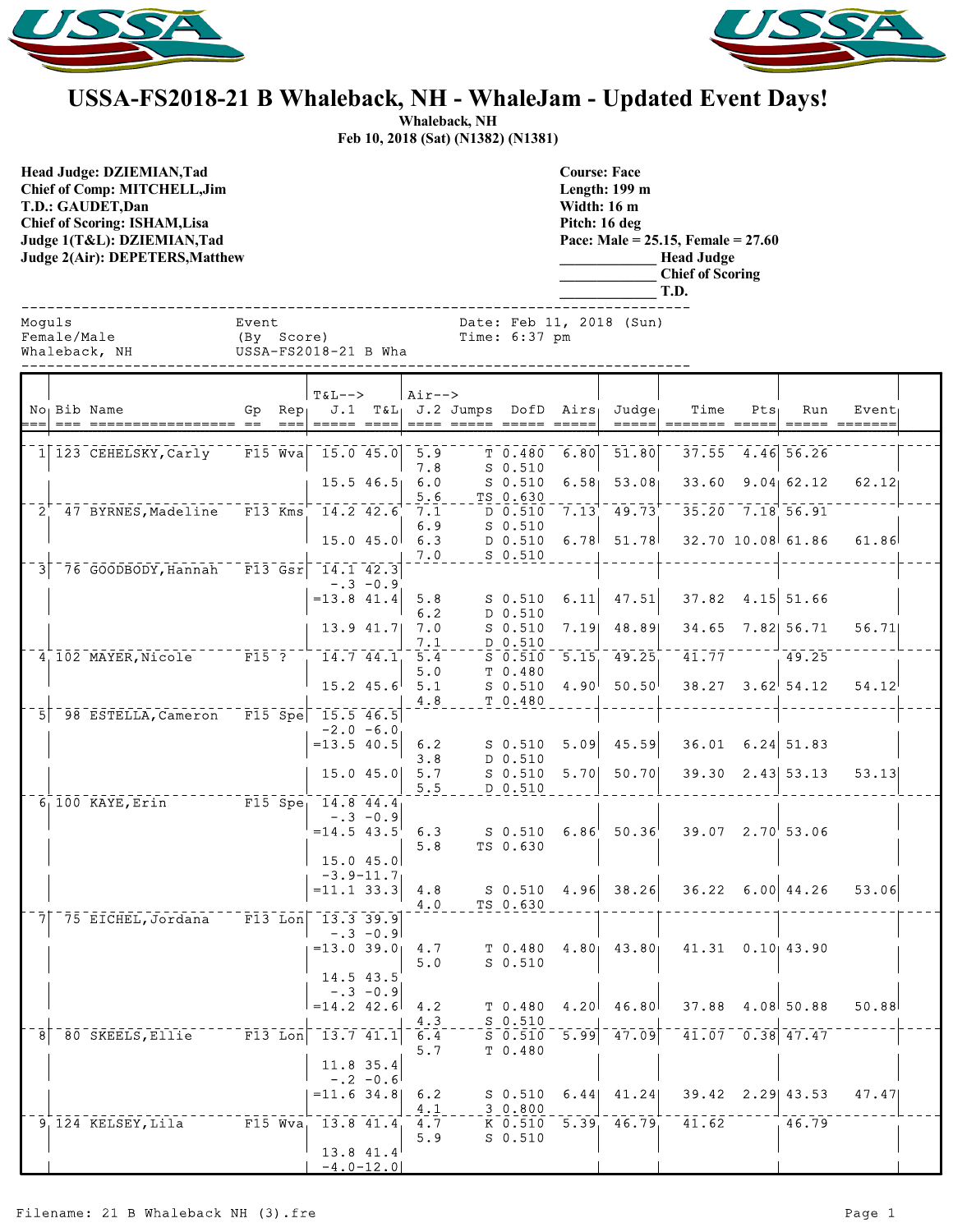|                 | No Bib Name                                                                    | $Gp$ Rep  | <b>T&amp;L--&gt;</b>                   |                                          | Air-->                   | J.1 T&L J.2 Jumps DofD Airs     |      | Judge                              | Time                   | Pts | Run                    | Event<br>===== ======= |  |
|-----------------|--------------------------------------------------------------------------------|-----------|----------------------------------------|------------------------------------------|--------------------------|---------------------------------|------|------------------------------------|------------------------|-----|------------------------|------------------------|--|
|                 |                                                                                |           |                                        | =9.8 29.4                                | 3.0<br>4.9               | K 0.510<br>$S_0.510$            | 4.02 | 33.42                              | 44.33                  |     | 33.42                  | 46.79                  |  |
|                 | 10 72 BURNS, Sophie                                                            | $F13$ Lon |                                        | $12.8$ 38.4                              | 6.1<br>5.7               | $S = 0.510$<br>30.800           |      | $7.67$ <sup>-46.07</sup>           | $\overline{43.05}$     |     | $-46.07$               |                        |  |
|                 |                                                                                |           |                                        | 14.0 42.0<br>$-6.3 - 18.9$<br>$=7.723.1$ | 3.2<br>5.0               | 3 0.800                         |      | $S$ 0.510 5.63 28.73               | 41.13 0.31 29.04       |     |                        | 46.07                  |  |
|                 | 11 78 SACHS, Ella F13 Lon 13.5 40.5                                            |           |                                        | $-0.3 - 0.9$                             |                          |                                 |      |                                    |                        |     |                        |                        |  |
|                 |                                                                                |           | $= 13.2$ 39.6                          |                                          | 3.7<br>6.3               | T <sub>0.480</sub><br>$S$ 0.510 | 4.98 | 44.58                              | 42.17                  |     | 44.58                  |                        |  |
|                 |                                                                                |           |                                        | $12.0$ 36.0                              | 3.7<br>5.6               | T <sub>0.480</sub><br>$S$ 0.510 | 4.62 | 40.62                              |                        |     | $37.15$ 4.92 45.54     | 45.54                  |  |
|                 | 12 133 STOUTENBURGH, Fran F17 ?                                                |           |                                        | 13.5 40.5<br>$-.3 - 0.9$                 |                          |                                 |      |                                    |                        |     |                        |                        |  |
|                 |                                                                                |           | $= 13.2$ 39.6                          | 13.0 39.0                                | 4.2<br>6.1               | $S_0.510$                       |      | TT 0.600 5.63 45.23                | 44.14                  |     | 45.23                  |                        |  |
|                 |                                                                                |           |                                        | $-6.2 - 18.6$                            | $= 6.8$ 20.4 4.7<br>5.7  | $S$ 0.510                       |      | N 0.460 5.06 25.46                 | 41.77                  |     | 25.46                  | 45.23                  |  |
| 13 <sup>1</sup> | $\overline{99}$ $\overline{HOLMES}$ , Paige $\overline{F15}$ $\overline{Wv}$ a |           |                                        | 13.6 40.8<br>$-.3 - 0.91$                |                          |                                 |      |                                    |                        |     |                        |                        |  |
|                 |                                                                                |           |                                        |                                          | $= 13.3$ 39.9 4.9<br>5.4 | $S_0.510$                       |      | N 0.460 5.00 44.90                 | 48.28                  |     | 44.90                  |                        |  |
|                 |                                                                                |           |                                        | $12.0$ $36.0$<br>$-6.4 - 19.2$           |                          |                                 |      |                                    |                        |     |                        |                        |  |
|                 |                                                                                |           |                                        | $=5.6$ 16.8                              | 4.1<br>5.0               | $S$ 0.510                       |      | N $0.460$ $4.43$ $21.23$           | 54.25                  |     | 21.23                  | $44.90^{\circ}$        |  |
|                 | 14 74 DORTONA, Gracie                                                          |           | $F13$ Lon $13.4$ 40.2<br>$= 13.1$ 39.3 | $-.3 - 0.9$                              | 5.7                      | $S$ 0.510 5.14                  |      | 44.44                              | 45.53                  |     | 44.44                  |                        |  |
|                 |                                                                                |           |                                        | 11.5 34.5<br>$-7.0 - 21.0$               | 4.4                      | D 0.510                         |      |                                    |                        |     |                        |                        |  |
|                 |                                                                                |           |                                        | $= 4.5$ 13.5                             | 5.2<br>2.6               | S 0.510<br>30.800               |      | $4.73$ $18.23$                     | 48.20                  |     | 18.23                  | 44.44                  |  |
| 15 <sup>°</sup> | $6$ BYRNES, Lilly $F09$ Kms                                                    |           |                                        | 13.0 39.0                                | 4.2<br>5.7               | N 0.460<br>$S$ 0.510            |      | $4.83 \quad 43.83$                 | 44.19                  |     | 43.83                  |                        |  |
|                 |                                                                                |           |                                        | 12.0 36.0                                | 4.3<br>5.5               | N 0.460<br>$S_0.510$            | 4.77 | 40.77                              | $38.39$ $3.48$ $44.25$ |     |                        | 44.25                  |  |
| 16              | 48 LEFEBVRE, Amelia F13 Spe                                                    |           | 13.4 40.2                              | $-.6 - 1.8$                              |                          |                                 |      |                                    |                        |     |                        |                        |  |
|                 |                                                                                |           | $=12.8$ 38.4                           |                                          | 5.9<br>4.2               | D 0.510                         |      | $S$ 0.510 5.14 43.54               | 45.50                  |     | 43.54                  |                        |  |
|                 |                                                                                |           |                                        | $11.8$ 35.4                              | 5.1<br>4.2               | $S_0.510$<br>D 0.510            |      | $4.74$ $40.14$                     | 43.89                  |     | $ 40.14\rangle$        | 43.54                  |  |
|                 | 17 10 BYRNES, Allison F11 Kms                                                  |           | 13.0 39.0                              |                                          | 3.7<br>4.1               | T 0.480                         |      | $5\overline{0.510}$ $3.84$ $42.84$ | $^{-1}$ 44.11          |     | 42.84                  |                        |  |
|                 |                                                                                |           | $= 11.1$ 33.3 4.7                      | $11.8$ 35.4<br>$-0.7 -2.1$               |                          |                                 |      | $S$ 0.510 3.87 37.17               |                        |     | $38.62$ $3.22$ $40.39$ | 42.84                  |  |
| 18              | 38 ROPER, Maggie F11 Wva                                                       |           |                                        | 12.3 36.9                                | 3.1                      | T 0.480                         |      |                                    |                        |     |                        |                        |  |
|                 |                                                                                |           | $=12.0$ 36.0                           | $-.3 -0.9$                               | 6.4<br>7.2               | $S$ 0.510                       |      | N 0.460 6.61 42.61                 | 45.37                  |     | 42.61                  |                        |  |
|                 |                                                                                |           |                                        | 11.5 34.5<br>$-.3 - 0.9$                 |                          |                                 |      |                                    |                        |     |                        |                        |  |
|                 |                                                                                |           | $= 11.2$ 33.6                          |                                          | 4.1<br>6.0               | $S_0.510$                       |      | N $0.460$ $4.94$ $38.54$           | 41.94                  |     | 38.54                  | 42.61                  |  |
|                 | 19 7 PETERSEN, Reese                                                           |           | $F09$ Kms $12.5$ 37.5                  |                                          | 4.0<br>6.3               | N 0.460<br>$S$ 0.510            |      | $5.05$ 42.55                       | $\overline{47.64}^-$   |     | 142.55                 |                        |  |
|                 |                                                                                |           |                                        | $10.5$ 31.5<br>$-1.5 -4.5$               | $= 9.0 27.0   3.2$       |                                 |      |                                    | $40.79$ $0.70$ 32.17   |     |                        |                        |  |
|                 | $20$ <sup>-16</sup> STORCH, Emily F11 ?   12.5 37.5                            |           |                                        |                                          | 5.9                      | $S_0.510$                       |      | N $0.460$ 4.47 31.47               |                        |     |                        | 42.55                  |  |
|                 |                                                                                |           |                                        | $-0.3 - 0.9$                             |                          |                                 |      |                                    |                        |     |                        |                        |  |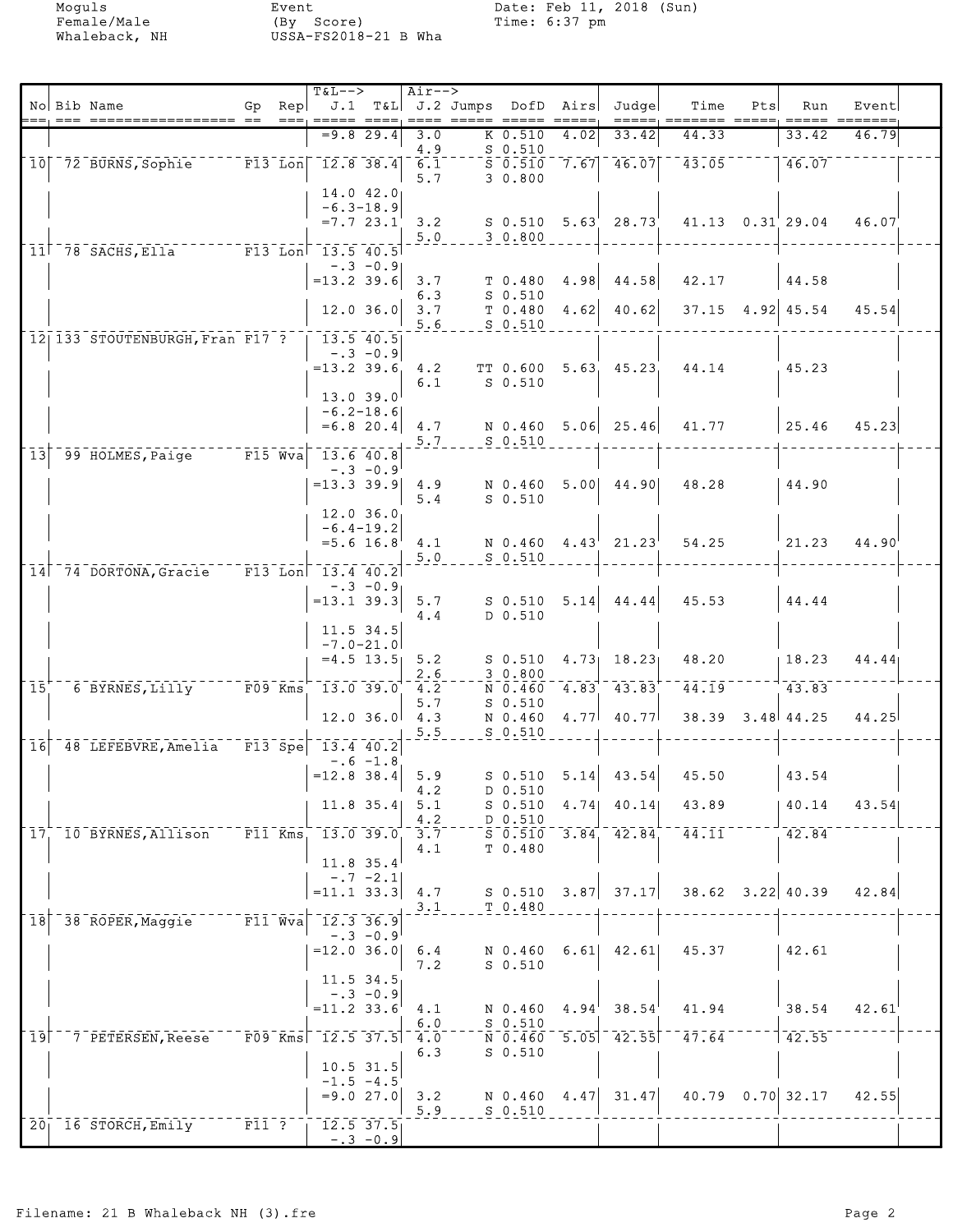|                              | No Bib Name                             | Gp                 | Rep                                                                                              | $T&L-->$<br>J.1                                                                                                                               |                                | $Air--$                 | T&L J.2 Jumps DofD Airs |                   | Judge                      | Time                                  | Pts | Run        | Event         |  |
|------------------------------|-----------------------------------------|--------------------|--------------------------------------------------------------------------------------------------|-----------------------------------------------------------------------------------------------------------------------------------------------|--------------------------------|-------------------------|-------------------------|-------------------|----------------------------|---------------------------------------|-----|------------|---------------|--|
|                              |                                         |                    |                                                                                                  |                                                                                                                                               |                                |                         |                         |                   | =====                      | $=$ ====== =====;                     |     |            | ===== ======= |  |
|                              |                                         |                    |                                                                                                  | $= 12.2$ 36.6                                                                                                                                 |                                | 2.6<br>6.2              | $N$ 0.460<br>$S$ 0.510  | 4.35              | 40.95                      | 42.88                                 |     | 40.95      |               |  |
|                              |                                         |                    |                                                                                                  |                                                                                                                                               | 12.4 37.2                      |                         |                         |                   |                            |                                       |     |            |               |  |
|                              |                                         |                    |                                                                                                  |                                                                                                                                               | $-6.0 - 18.0$<br>$= 6.4$ 19.2  | 4.3                     | N 0.460                 |                   | $4.57$ 23.77               | 44.65                                 |     | 23.77      | 40.95         |  |
|                              |                                         |                    |                                                                                                  |                                                                                                                                               |                                | 5.1                     | $- -  5 - 0.510$        |                   |                            |                                       |     |            |               |  |
| 21'                          | 36 MAILLOUX, Kristen F11 Spe 11.7 35.1  |                    |                                                                                                  |                                                                                                                                               |                                | 6.3<br>5.4              | $S$ 0.510               |                   | $\bar{N}$ 0.460 5.64 40.74 | 52.03                                 |     | 40.74      |               |  |
|                              |                                         |                    |                                                                                                  |                                                                                                                                               | $11.5$ 34.5                    |                         |                         |                   |                            |                                       |     |            |               |  |
|                              |                                         |                    |                                                                                                  |                                                                                                                                               | $-6.0 - 18.0$<br>$= 5.5$ 16.5  | 3.7                     |                         |                   | $S$ 0.510 2.79 19.29       | 51.17                                 |     | 19.29      | 40.74         |  |
|                              |                                         |                    |                                                                                                  |                                                                                                                                               |                                | 1.8                     | D 0.510                 |                   |                            |                                       |     |            |               |  |
| 22                           | 34 DAY, Reeve                           | $\overline{F11}$ ? |                                                                                                  |                                                                                                                                               | 12.2 36.6<br>$-.3 -0.9$        |                         |                         |                   |                            |                                       |     |            |               |  |
|                              |                                         |                    |                                                                                                  | $= 11.9 35.7$                                                                                                                                 |                                | 3.1                     | N 0.460                 |                   | $4.02$ 39.72               | 47.77                                 |     | 39.72+3509 |               |  |
|                              |                                         |                    |                                                                                                  |                                                                                                                                               | $12.0$ 36.0                    | 5.1                     | $S$ 0.510               |                   |                            |                                       |     |            |               |  |
|                              |                                         |                    |                                                                                                  |                                                                                                                                               | $-.3 - 0.9$                    |                         |                         |                   |                            |                                       |     |            |               |  |
|                              |                                         |                    |                                                                                                  | $=11.7 35.1$                                                                                                                                  |                                | 4.4                     | D 0.510                 |                   | $5.40^{+}$ 40.50           | 42.08                                 |     | 40.50      | 40.5043509    |  |
| 23                           | $71$ ANDREWS, Abigail F13 Kms 11.8 35.4 |                    |                                                                                                  |                                                                                                                                               |                                | 6.2                     | $S$ 0.510               |                   |                            |                                       |     |            |               |  |
|                              |                                         |                    |                                                                                                  |                                                                                                                                               | $-1.2 -3.6$                    |                         |                         |                   |                            |                                       |     |            |               |  |
|                              |                                         |                    |                                                                                                  | $=10.6$ 31.8                                                                                                                                  |                                | 5.1<br>6.1              | N 0.460<br>$S$ 0.510    | 5.45              | 37.25                      | 48.86                                 |     | 37.25+3450 |               |  |
|                              |                                         |                    |                                                                                                  |                                                                                                                                               | $11.5$ 34.5                    | 6.3                     | N 0.460                 |                   | $6.00$ 40.50               | 49.54                                 |     | 40.50      | 40.50+3450    |  |
| 24 <sub>1</sub>              | 15 SMITH,Jocelyn                        |                    |                                                                                                  | $F11$ Lon <sub>1</sub> 12.6 37.8                                                                                                              |                                | 6.1                     | $S$ 0.510               |                   |                            |                                       |     |            |               |  |
|                              |                                         |                    |                                                                                                  |                                                                                                                                               | $-4.6 - 13.8$                  |                         |                         |                   |                            |                                       |     |            |               |  |
|                              |                                         |                    |                                                                                                  |                                                                                                                                               | $= 8.0 24.0$                   | 4.0<br>4.2              | TS 0.630<br>$S_0.510$   | 4.66              | 28.66                      | 49.21                                 |     | 28.66      |               |  |
|                              |                                         |                    |                                                                                                  |                                                                                                                                               | $11.5$ 34.5                    | 3.9                     | TS 0.630                | 5.61              | 40.11                      | 46.07                                 |     | 40.11      | 40.11         |  |
| 25                           | 77 GROCKI, Molly F13 Gsr 13.3 39.9      |                    |                                                                                                  |                                                                                                                                               |                                | 6.2                     | $S_0.510$               |                   |                            |                                       |     |            |               |  |
|                              |                                         |                    |                                                                                                  |                                                                                                                                               | $-1.6 -4.8$                    |                         |                         |                   |                            |                                       |     |            |               |  |
|                              |                                         |                    |                                                                                                  | $=11.7$ 35.1                                                                                                                                  |                                | 3.7<br>6.2              | N 0.460<br>$S$ 0.510    |                   | $4.86$ 39.96               | 45.55                                 |     | 39.96      |               |  |
|                              |                                         |                    |                                                                                                  |                                                                                                                                               | $12.2$ 36.6                    |                         |                         |                   |                            |                                       |     |            |               |  |
|                              |                                         |                    |                                                                                                  | $=11.0$ 33.0                                                                                                                                  | $-1.2 -3.6$                    | 4.2                     |                         |                   | N $0.460$ 5.29 38.29       | 43.05                                 |     | 38.29      | 39.96         |  |
|                              |                                         |                    |                                                                                                  |                                                                                                                                               |                                | 6.6                     | $S$ 0.510               |                   |                            |                                       |     |            |               |  |
|                              | 26 50 MULCAHY, Gina F13 Wva 12.8 38.4   |                    |                                                                                                  |                                                                                                                                               | $-6.0 - 18.0$                  |                         |                         |                   |                            |                                       |     |            |               |  |
|                              |                                         |                    |                                                                                                  |                                                                                                                                               | $= 6.8$ 20.4                   | 4.2                     | N 0.460                 | 2.95              | 23.35                      | 50.72                                 |     | 23.35      |               |  |
|                              |                                         |                    |                                                                                                  |                                                                                                                                               | 11.8 35.4                      | 2.0<br>4.0              | $S$ 0.510<br>N 0.460    | 4.44              | 39.84                      | 44.33                                 |     | 39.84      | 39.84         |  |
|                              |                                         |                    |                                                                                                  |                                                                                                                                               |                                | $5.1\,$                 | $S$ 0.510               |                   |                            |                                       |     |            |               |  |
| $\overline{27}$ <sup>-</sup> | 79 SACHS, Chloe                         |                    |                                                                                                  | F13 Lon  $11.3$ 33.9                                                                                                                          |                                | $\overline{5.2}$<br>5.5 | N 0.460<br>$S$ 0.510    |                   | $\overline{5.19}$ 39.09    | 51.52                                 |     | 39.09      |               |  |
|                              |                                         |                    |                                                                                                  |                                                                                                                                               | 11.5 34.5                      |                         |                         |                   |                            |                                       |     |            |               |  |
|                              |                                         |                    |                                                                                                  | $= 11.2$ 33.6                                                                                                                                 | $-.3 - 0.9$                    | 3.7                     | T <sub>0.480</sub>      | 4.11              | 37.71                      | 49.09                                 |     | 37.71      | 39.09         |  |
|                              |                                         |                    |                                                                                                  |                                                                                                                                               |                                | 4.6                     | $S$ 0.510               |                   |                            |                                       |     |            |               |  |
| 28                           | 39 SAITOW, Taylor                       |                    |                                                                                                  | $\lceil \overline{\texttt{F11}} \rceil \overline{\texttt{Lon}} \rceil \rceil \overline{\texttt{11.8}} \rceil \overline{\texttt{35.4}} \rceil$ | $-.3 - 0.9$                    |                         |                         |                   |                            |                                       |     |            |               |  |
|                              |                                         |                    |                                                                                                  | $= 11.5$ 34.5                                                                                                                                 |                                | 3.7                     | $S_0.510$               | 3.49              | 37.99                      | 51.83                                 |     | 37.99      |               |  |
|                              |                                         |                    |                                                                                                  |                                                                                                                                               | 11.5 34.5                      | 3.5                     | N 0.460                 |                   |                            |                                       |     |            |               |  |
|                              |                                         |                    |                                                                                                  |                                                                                                                                               | $-.3 - 0.9$                    |                         |                         |                   |                            |                                       |     |            |               |  |
|                              |                                         |                    |                                                                                                  | $= 11.2$ 33.6                                                                                                                                 |                                | 4.7<br>2.7              | $S_0.510$<br>T 0.480    | 3.68 <sub>1</sub> | 37.28                      | 45.00                                 |     | 37.28      | 37.99         |  |
| $\overline{29}$              | 3 FLYNN, Molly                          |                    | $\mathbf{\bar{F}}\mathbf{\bar{0}\bar{9}}\mathbf{\bar{L}}\mathbf{\bar{o}}\mathbf{n}^{\mathrm{T}}$ |                                                                                                                                               | $\bar{11.7}$ 35.1 $^{\dagger}$ | 3.0                     | N 0.460                 |                   | $2.65 - 37.75$             | $\bar{5}\bar{3}\bar{.}\bar{3}\bar{8}$ |     | 37.75      |               |  |
|                              |                                         |                    |                                                                                                  |                                                                                                                                               | $10.6$ 31.8                    | 2.5                     | $S_0.510$               |                   |                            |                                       |     |            |               |  |
|                              |                                         |                    |                                                                                                  |                                                                                                                                               | $-4.6 - 13.8$                  |                         |                         |                   |                            |                                       |     |            |               |  |
|                              |                                         |                    |                                                                                                  |                                                                                                                                               | $= 6.0 18.0$                   | 4.7<br>4.8              | $S$ 0.510<br>N 0.460    | 4.59              | 22.59                      | 53.54                                 |     | 22.59      | 37.75         |  |
|                              | 30 35 DELSESTO, Amelia                  |                    |                                                                                                  | F11 Gsr 12.0 36.0                                                                                                                             |                                |                         |                         |                   |                            |                                       |     |            |               |  |
|                              |                                         |                    |                                                                                                  | $= 11.4$ 34.2                                                                                                                                 | $-.6 - 1.8$                    | 1.8                     | N 0.460                 |                   | $3.01$ $37.21$             | 46.03                                 |     | 37.21      |               |  |
|                              |                                         |                    |                                                                                                  |                                                                                                                                               |                                | 4.3                     | <u>s 0.510</u>          |                   |                            |                                       |     |            |               |  |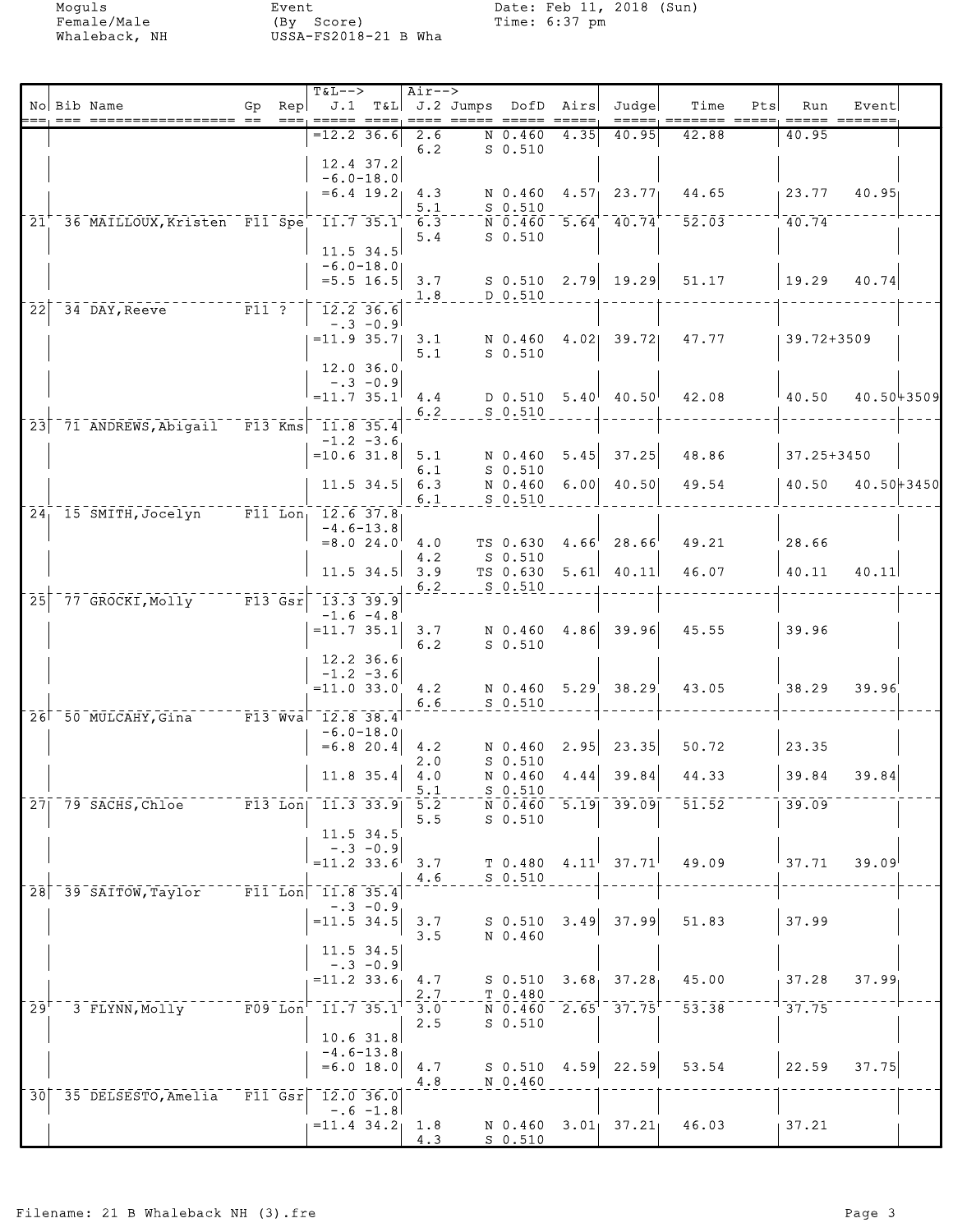|                 | No Bib Name                            | $Gp$ Rep                                                  | <b>T&amp;L--&gt;</b>                                                                                                                                  |                                             | Air-->                              | ==== ===== ===== =====                                                                |                           | J.1 T&L J.2 Jumps DofD Airs Judge | Time<br>=====, ======== =====, ===== ======= | Pts | Run                      | Event |
|-----------------|----------------------------------------|-----------------------------------------------------------|-------------------------------------------------------------------------------------------------------------------------------------------------------|---------------------------------------------|-------------------------------------|---------------------------------------------------------------------------------------|---------------------------|-----------------------------------|----------------------------------------------|-----|--------------------------|-------|
|                 |                                        |                                                           | $= 11.2$ 33.6                                                                                                                                         | 11.5 34.5<br>$-.3 - 0.9$                    | 1.0<br>$\ddotsc 0$                  |                                                                                       |                           | N 0.460 0.46 34.06                | 43.50                                        |     | 34.06                    | 37.21 |
|                 | $31$ 51 O'NEILL, Emer                  |                                                           | $\overline{F13}$ Wva <sub>l</sub> $\overline{11.7}$ 35.1<br>$= 11.2$ 33.6                                                                             | $-.5 - 1.5$                                 | 2.8<br>4.3                          | N 0.460 3.47<br>$S$ 0.510                                                             |                           | 37.07                             | 59.05                                        |     | 37.07                    |       |
|                 |                                        |                                                           | $=10.5$ 31.5                                                                                                                                          | 11.5 34.5<br>$-1.0 -3.0$                    | 4.0<br>3.8                          | $S$ 0.510                                                                             |                           | $N$ 0.460 3.77 35.27              | 45.33                                        |     | 35.27                    | 37.07 |
| 32              | 40 TEODORESCU, Violet F11 ?            |                                                           | 11.6 34.8<br>$= 11.0 33.0$                                                                                                                            | $-.6 - 1.8$                                 | 2.9<br>$\cdot$ 0                    | N 0.460                                                                               | 1.33                      | 34.33                             | 50.12                                        |     | 34.33                    |       |
| 33 <sup>1</sup> | 37 MCCLURE, Rayne                      |                                                           | $\overline{F11}$ Lon <sup><math>\overline{12.4}</math></sup> 37.2                                                                                     | 11.5 34.5                                   | 1.0<br>1.0                          | $S_0.510$                                                                             |                           | N 0.460 0.97 35.47                | 48.53                                        |     | 35.47                    | 35.47 |
|                 |                                        |                                                           |                                                                                                                                                       | $-2.7 - 8.1$<br>$= 9.729.1$<br>11.8 35.4    | 5.0<br>5.7                          | N 0.460<br>$S_0.510$                                                                  |                           | 5.20   34.30                      | 46.09                                        |     | 34.30                    |       |
|                 |                                        |                                                           |                                                                                                                                                       | $-2.8 - 8.4$<br>$= 9.0 27.0$                | 5.1<br>5.3                          | S 0.510                                                                               |                           | N 0.460 5.04 32.04                |                                              |     | $40.32 \quad 1.25$ 33.29 | 34.30 |
| $\overline{34}$ | $-13$ HOLMES, Sydney F11 Wva 10.0 30.0 |                                                           |                                                                                                                                                       | $-1.0 -3.0$<br>$=9.0$ 27.0                  | 1.1<br>$\cdot$ 0                    |                                                                                       |                           |                                   | N 0.460 0.50 27.50 1:10.26                   |     | 27.50                    |       |
|                 |                                        |                                                           | $=10.0 30.0$                                                                                                                                          | $11.0$ 33.0<br>$-1.0 -3.0$                  | .9<br>$\cdot$ 0                     |                                                                                       |                           |                                   | N $0.460$ $0.41$ $30.41$ 1:09.31             |     | 30.41                    | 30.41 |
| 35              | 41 WYLIE, Sadie                        |                                                           | $\sqrt{11 \text{ Wva}}$ 10.0 30.0                                                                                                                     | $-.6 -1.8$<br>$= 9.4$ 28.2                  | 4.0<br>$\cdot$ 0                    |                                                                                       |                           |                                   | S $0.510$ $2.04$ $30.24$ 1:02.71             |     | 30.24                    |       |
|                 |                                        |                                                           |                                                                                                                                                       | $11.2$ 33.6<br>$-6.6 - 19.8$<br>$=4.6$ 13.8 | 2.7<br>$\cdot$ 0                    |                                                                                       |                           |                                   | $S$ 0.510 1.37 15.17 1:03.20                 |     | $\perp$ 15.17            | 30.24 |
| 36              | 11 CRAGG, Reid                         |                                                           | $\bar{r}$ $\bar{r}$ $\bar{1}$ $\bar{w}$ $\bar{w}$ $\bar{a}$ $\bar{r}$ $\bar{1}$ $\bar{1}$ $\bar{0}$ $\bar{0}$ $\bar{3}$ $\bar{3}$ $\bar{0}$ $\bar{0}$ | $-2.0 - 6.0$<br>$= 9.0 27.0$                | $=$                                 |                                                                                       |                           |                                   | $27.00 \mid 1:04.88$                         |     | 27.00                    |       |
|                 |                                        |                                                           |                                                                                                                                                       | $11.0$ 33.0<br>$-2.0 - 6.0$<br>$= 9.0 27.0$ |                                     |                                                                                       |                           | 27.00                             | 58.61                                        |     | 27.00                    | 27.00 |
|                 | 37 101 MACHADO, Sofia                  | $\overline{F15}$ Gsr <sup><math>\overline{ }</math></sup> | $\bar{12.5}$ 37.5 $\bar{1}$                                                                                                                           | $-8.0 - 24.0$<br>$=4.5$ 13.5                | 2.3<br>7.4                          | $T$ 0.480<br>$S$ 0.510                                                                |                           | $4.87$ 18.37                      | 39.15                                        |     | $2.60$ 20.97             |       |
|                 |                                        |                                                           |                                                                                                                                                       | 13.5 40.5<br>$-7.0 - 21.0$<br>$=6.5$ 19.5   | 7.1<br>5.0                          | $S_0.510$<br>TS 0.630                                                                 | 6.77                      | 26.27                             | 43.04                                        |     | 26.27                    | 26.27 |
| 38 <sub>1</sub> | <sup>14</sup> RAGLAND, Juliet          | $\bar{r}$ Fll $\bar{s}$ tr $\bar{r}$                      |                                                                                                                                                       | $0.1 \quad 0.3$<br>11.3 33.9                |                                     |                                                                                       |                           | $0.30^{-}$                        | $\overline{(\text{none})}$                   |     | 0.30                     |       |
|                 |                                        |                                                           |                                                                                                                                                       | $-7.0 - 21.0$                               | $=4.3$ 12.9 2.8<br>2.2              | $S$ $0.510$<br>D 0.510                                                                |                           | $2.54$ 15.44                      | 55.19                                        |     | 15.44                    | 15.44 |
| $\overline{39}$ | 1 PETERSEN, Kayla                      | $F07$ Kms                                                 |                                                                                                                                                       | $0.1 - 0.3$<br>$0.1 \quad 0.3$              | $\cdot$ 1<br>$\cdot$ 0<br>$\cdot$ 2 | $\overline{N}$ $\overline{0}$ $\overline{4}$ $\overline{6}$ $\overline{0}$<br>N 0.460 | $\overline{0.04}$<br>0.09 | 0.39                              | $0.34$ 1:29.52<br>(none)                     |     | 0.34<br>0.39             | 0.39  |
|                 | 1 107 BULGER, Matthew                  |                                                           | $\overline{M15}$ Spe 17.8 53.4 6.4                                                                                                                    |                                             | $\cdot$ 0                           | $\bar{T}S$ 0.530 8.92                                                                 |                           | $-62.32$                          | $31.01$ $8.54$ 70.86                         |     |                          |       |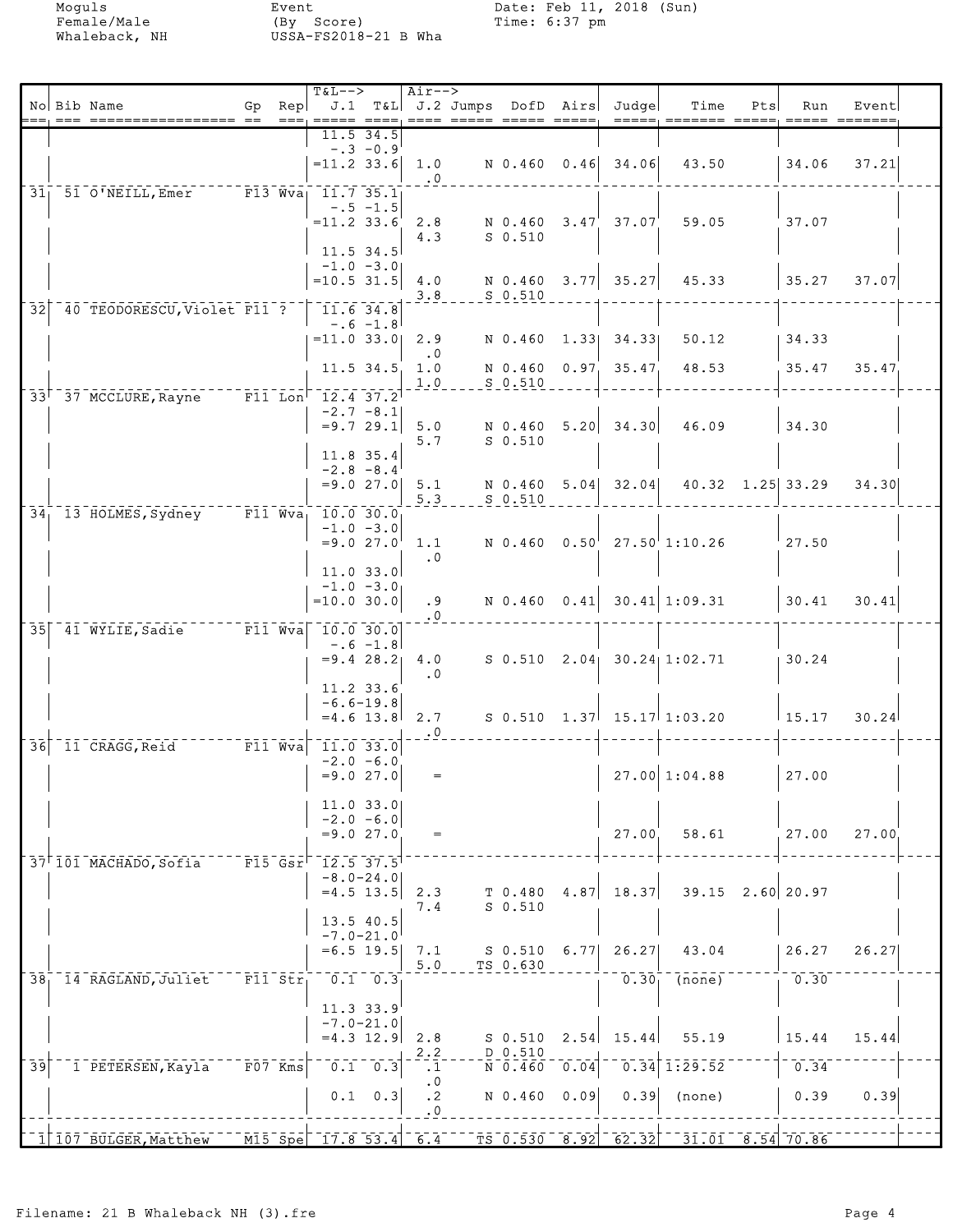|                 | No Bib Name<br>====== ==                   |           | $Gp$ Rep | <b>T&amp;L--&gt;</b><br>$=$ ==, ===== ====,             |                             | Air--><br>$=$ $=$ $=$ |                          | $=$ $=$ $=$ $=$ $=$ $2$ | J.1 T&L J.2 Jumps DofD Airs Judge              | Time<br>=====; ======== =====; ===== ======= | Pts | Run                            | Event |  |
|-----------------|--------------------------------------------|-----------|----------|---------------------------------------------------------|-----------------------------|-----------------------|--------------------------|-------------------------|------------------------------------------------|----------------------------------------------|-----|--------------------------------|-------|--|
|                 |                                            |           |          |                                                         |                             | 7.9                   | 3 0.700                  |                         |                                                |                                              |     |                                |       |  |
|                 |                                            |           |          |                                                         | 17.051.0<br>$-.4 -1.2$      |                       |                          |                         |                                                |                                              |     |                                |       |  |
|                 |                                            |           |          | $= 16.6 49.8$                                           |                             | 6.1                   |                          |                         | $3\ 0.700\ 9.23\ 59.03$                        |                                              |     | 28.89 11.24 70.27              | 70.86 |  |
|                 |                                            |           |          |                                                         |                             | 6.8                   | 3p 0.730                 |                         |                                                |                                              |     |                                |       |  |
|                 | 60 DAMORE, Trae                            | $M13$ Kms |          |                                                         | $17.1$ 51.3<br>$-.3 - 0.9'$ |                       |                          |                         |                                                |                                              |     |                                |       |  |
|                 |                                            |           |          | $=16.8$ 50.4                                            |                             | 6.3                   | 3p 0.730                 |                         | $9.49$ 59.89                                   |                                              |     | $30.37$ 9.35 69.24             |       |  |
|                 |                                            |           |          |                                                         | $17.6$ 52.8                 | 7.0                   | 3 0.700                  |                         |                                                |                                              |     |                                |       |  |
|                 |                                            |           |          |                                                         | $-.2 -0.6$                  |                       |                          |                         |                                                |                                              |     |                                |       |  |
|                 |                                            |           |          | $= 17.4$ 52.2                                           |                             | 5.9<br>5.0            | 3 0.700<br>3p 0.730      |                         | $7.78$ 59.98                                   |                                              |     | $29.53$ $10.42$ $70.40$        | 70.40 |  |
|                 | 3 130 NORTH, Caleb                         |           |          | M15 Spe <sup>-17.1</sup> 51.3                           |                             | 5.7                   | $TS$ $0.530$             |                         | $6.15$ $57.45$                                 |                                              |     | $33.09 - 5.89$ 63.34           |       |  |
|                 |                                            |           |          |                                                         |                             | 5.6                   | XS 0.560                 |                         |                                                |                                              |     |                                |       |  |
|                 |                                            |           |          |                                                         | $16.8$ 50.4<br>$-.3 - 0.9$  |                       |                          |                         |                                                |                                              |     |                                |       |  |
|                 |                                            |           |          | $=16.5$ 49.5                                            |                             | 5.7                   | TS 0.530                 | 6.07                    | 55.57                                          |                                              |     | $31.22$ $8.27$ 63.84           | 63.84 |  |
|                 | 87 JONES, Durham                           |           |          | M13 Spe 16.8 50.4                                       |                             | 6.1                   | TT 0.500                 |                         |                                                |                                              |     |                                |       |  |
|                 |                                            |           |          |                                                         | $-.8 - 2.4$                 |                       |                          |                         |                                                |                                              |     |                                |       |  |
|                 |                                            |           |          | $=16.0$ 48.0                                            |                             | 6.3<br>6.5            | 3 0.700<br>TT 0.500      |                         | 7.66, 55.66                                    |                                              |     | 34.75 3.78 59.44               |       |  |
|                 |                                            |           |          |                                                         | 16.7 50.1                   | 6.0                   | 3p 0.730                 | 7.34 <sup>1</sup>       | 57.44                                          |                                              |     | $33.95$ $4.80$ 62.24           | 62.24 |  |
|                 | $5$ <sup>-61-GAUDET, Zachary</sup>         |           |          | M13 Wbk 15.5 46.5                                       |                             | 7.8                   | T 0.380                  |                         |                                                |                                              |     |                                |       |  |
|                 |                                            |           |          |                                                         | $-.3 - 0.9$                 |                       |                          |                         |                                                |                                              |     |                                |       |  |
|                 |                                            |           |          | $= 15.2$ 45.6                                           |                             | 7.2<br>8.1            | $S_0.410$<br>3 0.700     | 8.62                    | 54.22                                          |                                              |     | $37.10 \quad 0.79$ 55.01       |       |  |
|                 |                                            |           |          |                                                         | $15.5$ 46.5                 | 7.0                   | S 0.410                  | 8.34                    | 54.84                                          |                                              |     | $32.87$ 6.17 61.01             | 61.01 |  |
|                 |                                            |           |          |                                                         |                             | 7.5                   | 3p 0.730                 |                         |                                                |                                              |     |                                |       |  |
|                 | $61$ 95 SLAVICH, Jake                      | M13 ?     |          | 16.850.4                                                | $-.3 - 0.9$                 |                       |                          |                         |                                                |                                              |     |                                |       |  |
|                 |                                            |           |          | $=16.5$ 49.5                                            |                             | 5.6                   | 3 0.700                  | 6.08 <sup>1</sup>       | 55.58                                          |                                              |     | $35.32$ $3.06$ 58.64           |       |  |
|                 |                                            |           |          | $16.5$ 49.5                                             |                             | 6.0                   | N 0.360                  |                         |                                                |                                              |     |                                |       |  |
|                 |                                            |           |          |                                                         | $-1.0 -3.0$                 |                       |                          |                         |                                                |                                              |     |                                |       |  |
|                 |                                            |           |          | $=$ 15.5 46.5 $\,$                                      |                             | 5.0<br>5.1            | 30.700<br>ST 0.530       | 6.20                    | 52.70                                          |                                              |     | $32.54$ 6.59 59.29             | 59.29 |  |
|                 | 7 89 MARAVELL, Dante                       |           |          | M13 Gsr 15.6 46.8                                       |                             | 6.7                   | 3 0.700                  | 8.45                    | 55.25                                          |                                              |     | $35.85$ <sup>-2.38</sup> 57.63 |       |  |
|                 |                                            |           |          |                                                         | $14.1$ $42.3$               | 7.1<br>6.2            | TS 0.530<br>3 0.700      | 8.52                    | 50.82                                          |                                              |     | $32.54$ 6.59 57.41             | 57.63 |  |
|                 |                                            |           |          |                                                         |                             | 7.9                   | TS 0.530                 |                         |                                                |                                              |     |                                |       |  |
|                 | 8 82 BALLARD, Owen                         |           |          | M13 ? 15.8 47.4                                         |                             | 6.2                   | T <sub>0.380</sub>       |                         | $5.01 - 52.41$                                 |                                              |     | $33.76 - 5.04$ 57.45           |       |  |
|                 |                                            |           |          |                                                         | $14.1$ $42.3$               | 6.5<br>6.2            | $S_0.410$<br>$S_0.410$   |                         | $5.61$ <sup>[</sup> 47.91 <sup>]</sup>         |                                              |     | $33.84$ 4.94 52.85             | 57.45 |  |
|                 |                                            |           |          |                                                         |                             | 5.8                   | TS 0.530                 |                         |                                                |                                              |     |                                |       |  |
| 91.             | $27$ LEWIS, Camden                         |           |          | $\bar{M}$ 11 $\bar{G}$ sr $\bar{K}$ 14.1 42.3 $\bar{K}$ |                             | 6.2<br>6.0            | $N$ $0.360$<br>$S_0.410$ |                         | $4.69 - 46.99$                                 |                                              |     | $36.05 - 2.13$ 49.12           |       |  |
|                 |                                            |           |          |                                                         | $15.0$ 45.0                 | 5.5                   | $S$ 0.410                | 6.52                    | 51.52                                          |                                              |     | $33.24$ $5.70$ $57.22$         | 57.22 |  |
|                 | 10 53 BAVARO, Gaetano To M13 Wva 16.4 49.2 |           |          |                                                         |                             | 6.1                   | 3 0.700                  |                         |                                                |                                              |     |                                |       |  |
|                 |                                            |           |          |                                                         | $-.6 -1.8$                  |                       |                          |                         |                                                |                                              |     |                                |       |  |
|                 |                                            |           |          | $= 15.8$ 47.4                                           |                             | 6.4<br>5.9            | $S_0.410$<br>3 0.700     |                         | 6.75, 54.15                                    |                                              |     | 35.63 2.66 56.81               |       |  |
|                 |                                            |           |          |                                                         | $15.0$ $45.0$               |                       |                          |                         |                                                |                                              |     |                                |       |  |
|                 |                                            |           |          | $-12.0 - 36.0$                                          | $= 3.0$ 9.0                 | 2.6                   | TT 0.500                 | 5.99                    | 14.99                                          | 42.34                                        |     | 14.99                          | 56.81 |  |
|                 |                                            |           |          |                                                         |                             | 6.7                   | 3 0.700                  |                         |                                                |                                              |     |                                |       |  |
| $\overline{11}$ | 69 MULLALY, Jack                           | $M13$ Lon |          | $-14.8$ 44.4                                            |                             | 6.2<br>6.8            | T 0.380<br>$S_0.410$     | 5.13                    | $\overline{49.53}$                             | 38.14                                        |     | 49.53                          |       |  |
|                 |                                            |           |          |                                                         | 14.5 43.5                   | 6.1                   | T 0.380                  | 7.77                    | 51.27                                          |                                              |     | $35.86$ 2.37 53.64             | 53.64 |  |
|                 |                                            |           |          |                                                         |                             | 7.8                   | 3 0.700                  |                         | $5.06$ $47.06$                                 |                                              |     | $35.79 - 2.46$ 49.52           |       |  |
| 12 <sub>1</sub> | 84 BARRETT, Oliver                         |           |          | $M13$ Gsr <sub>1</sub> 14.0 42.0                        |                             | 5.2<br>6.1            | TS 0.530<br>T 0.380      |                         |                                                |                                              |     |                                |       |  |
|                 |                                            |           |          |                                                         | 14.1 42.3                   |                       |                          |                         |                                                |                                              |     |                                |       |  |
|                 |                                            |           |          | $=13.7$ 41.1                                            | $-.4 -1.2$                  | 6.0                   | 30.700                   |                         | $6.02$ 47.12                                   |                                              |     | $33.58$ $5.27$ $52.39$         | 52.39 |  |
|                 |                                            |           |          |                                                         |                             | 4.8                   | T 0.380                  |                         |                                                |                                              |     |                                |       |  |
|                 | $13$ $136$ WOLF, Ethan                     |           |          | $\overline{M17}$ Loo $\overline{15.7}$ 47.1             |                             | 4.2                   |                          |                         | $\bar{T}S$ 0.530 $\bar{4}$ .92 $\bar{5}$ 52.02 | 38.45                                        |     | $\overline{52.02}$             |       |  |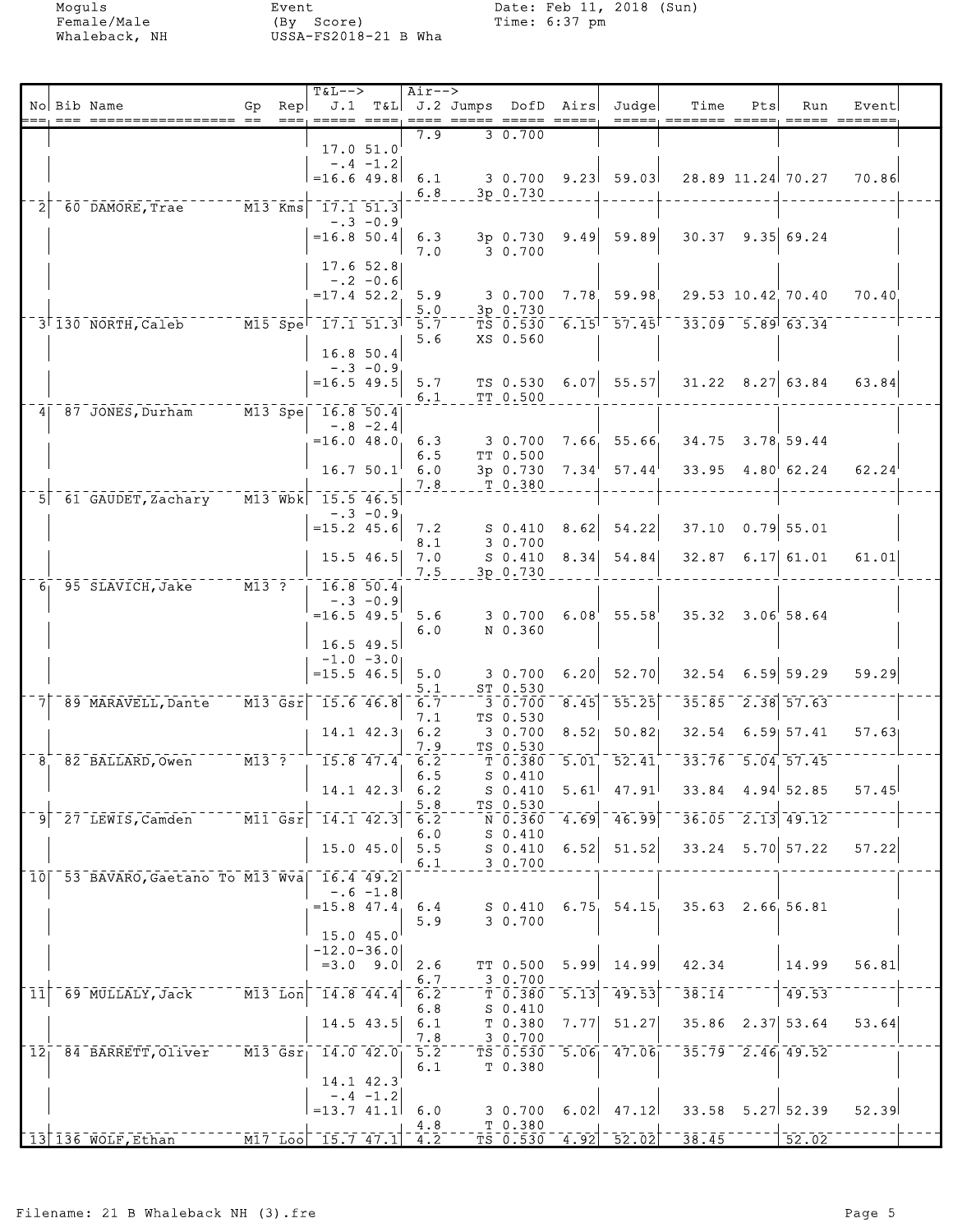|    | No Bib Name                                                              | Gp Rep | <b>T&amp;L--&gt;</b> |                               | Air-->          |                                                 |      | J.1 T&L J.2 Jumps DofD Airs Judge                       | Time                                | Pts | Run                       | Event |  |
|----|--------------------------------------------------------------------------|--------|----------------------|-------------------------------|-----------------|-------------------------------------------------|------|---------------------------------------------------------|-------------------------------------|-----|---------------------------|-------|--|
|    |                                                                          |        |                      |                               |                 |                                                 |      |                                                         | =====, ======= =====, ===== ======= |     |                           |       |  |
|    |                                                                          |        |                      |                               | 6.6             | 50.410                                          |      |                                                         |                                     |     |                           |       |  |
|    |                                                                          |        |                      | $12.5$ $37.5$<br>$-3.0 - 9.0$ |                 |                                                 |      |                                                         |                                     |     |                           |       |  |
|    |                                                                          |        |                      | $= 9.5$ 28.5                  | 3.7             | TS 0.530                                        |      | $6.16$ 34.66                                            |                                     |     | $35.99$ $2.20$ $36.86$    | 52.02 |  |
|    |                                                                          |        |                      |                               | 6.0             | 3 0.700                                         |      |                                                         |                                     |     |                           |       |  |
|    | 14 127 BABB, Kyle M15 Wva 15.1 45.3                                      |        |                      |                               | 5.8<br>6.3      | $T$ <sup>-<math>0.380</math></sup><br>$S_0.410$ | 4.78 | 50.08                                                   |                                     |     | $36.22 - 1.91$ 51.99      |       |  |
|    |                                                                          |        |                      | dnsl                          |                 |                                                 | dns  |                                                         | (none)                              |     | dns                       | 51.99 |  |
|    |                                                                          |        |                      |                               |                 |                                                 |      |                                                         |                                     |     |                           |       |  |
|    | 15 119 SMITH, Caiden M15 Lon 14.5 43.5                                   |        |                      | $-.3 - 0.9$                   |                 |                                                 |      |                                                         |                                     |     |                           |       |  |
|    |                                                                          |        | $= 14.2$ 42.6        |                               | 6.2             |                                                 |      | $T$ 0.380 5.71 48.31                                    |                                     |     | $35.20$ $3.21$ $51.52$    |       |  |
|    |                                                                          |        | 16.048.0             |                               | 8.2             | $S_0.410$                                       |      |                                                         |                                     |     |                           |       |  |
|    |                                                                          |        | $-5.2 - 15.6$        |                               |                 |                                                 |      |                                                         |                                     |     |                           |       |  |
|    |                                                                          |        | $=10.8$ 32.4         |                               | 7.2             | T 0.380                                         |      | $4.83$ 37.23                                            |                                     |     | $36.76$ 1.22 38.45        | 51.52 |  |
| 16 | $-91$ PARADIS, Benjamin $-$ M13 Cro $-15.1$ 45.3                         |        |                      |                               | 3.0<br>6.9      | 3 0.700                                         |      | $\bar{\tau}$ 0.380 $\bar{\tau}$ 5.98 $\bar{\tau}$ 51.28 | $39.65$ <sup>-----</sup>            |     | 51.28                     |       |  |
|    |                                                                          |        |                      |                               | 8.2             | D 0.410                                         |      |                                                         |                                     |     |                           |       |  |
|    |                                                                          |        |                      | $15.0$ $45.0$                 |                 |                                                 |      |                                                         |                                     |     |                           |       |  |
|    |                                                                          |        | $= 13.5$ 40.5        | $-1.5 - 4.5$                  | 5.9             | T <sub>0.380</sub>                              |      | $5.15$ 45.65                                            |                                     |     | $36.92 \quad 1.02, 46.67$ | 51.28 |  |
|    |                                                                          |        |                      |                               | 7.1             | D 0.410                                         |      |                                                         |                                     |     |                           |       |  |
|    | 17 104 ALEXANDER, Digby M15 Wva 15.1 45.3                                |        |                      |                               | 6.4             |                                                 |      | $5^-0.410^ 4.97^{\dagger}$ $50.27^{\dagger}$            | $\frac{1}{38.37}$                   |     | 50.27                     |       |  |
|    |                                                                          |        |                      | $13.5$ 40.5                   | 6.2             | T <sub>0.380</sub>                              |      |                                                         |                                     |     |                           |       |  |
|    |                                                                          |        |                      | $-6.0 - 18.0$                 |                 |                                                 |      |                                                         |                                     |     |                           |       |  |
|    |                                                                          |        |                      | $=7.5$ 22.5                   | 4.1<br>3.0      |                                                 |      | $S$ 0.410 3.78 26.28                                    | 43.92                               |     | 26.28                     | 50.27 |  |
|    | 18 85 CHAISSON, Vince M13 ?                                              |        | 13.8 41.4            |                               |                 | 3 0.700                                         |      |                                                         |                                     |     |                           |       |  |
|    |                                                                          |        | $-1.3 -3.9$          |                               |                 |                                                 |      |                                                         |                                     |     |                           |       |  |
|    |                                                                          |        | $= 12.5$ 37.5 3.6    |                               | 3.4             | TS 0.530<br>X 0.410                             |      | $3.29$ $40.79$                                          | 48.54                               |     | 40.79                     |       |  |
|    |                                                                          |        |                      | $14.3$ $42.9$                 | 3.8             | TS 0.530                                        |      | $3.85'$ 46.75                                           | 43.17                               |     | 46.75                     | 46.75 |  |
|    |                                                                          |        |                      |                               | 4.5             | $X_0$ . 410                                     |      |                                                         |                                     |     |                           |       |  |
|    | 19 32 SWEENEY, Parker M11 Kms 14.0 42.0 5.5                              |        |                      |                               | 5.9             | S 0.410<br>D 0.410                              |      | $4.66$ $46.66$                                          | 40.88                               |     | 146.66                    |       |  |
|    |                                                                          |        |                      | $11.5$ 34.5                   |                 |                                                 |      |                                                         |                                     |     |                           |       |  |
|    |                                                                          |        |                      | $-.3 -0.9$                    |                 |                                                 |      |                                                         |                                     |     |                           |       |  |
|    |                                                                          |        | $= 11.2$ 33.6        |                               | 6.1<br>6.3      | S 0.410<br>D 0.410                              |      | $5.08$ 38.68                                            |                                     |     | $33.28$ 5.65 44.33        | 46.66 |  |
|    | 20 54 BLAKEMAN, Noah M13 Wva 13.8 41.4                                   |        |                      |                               |                 |                                                 |      |                                                         |                                     |     |                           |       |  |
|    |                                                                          |        | $= 13.5$ 40.5        | $-.3 - 0.9$                   | 5.6             | S 0.410                                         |      | $4.76$ $45.26$                                          | 43.23                               |     | 45.26                     |       |  |
|    |                                                                          |        |                      |                               | 6.5             | T 0.380                                         |      |                                                         |                                     |     |                           |       |  |
|    |                                                                          |        | $14.2$ $42.6$        |                               |                 |                                                 |      |                                                         |                                     |     |                           |       |  |
|    |                                                                          |        | $=13.7$ 41.1         | $-0.5 - 1.5$                  | 5.7             |                                                 |      | $S$ 0.410 4.91 46.01                                    | 40.11                               |     | 46.01                     | 46.01 |  |
|    |                                                                          |        |                      |                               | 6.8             | T 0.380                                         |      |                                                         |                                     |     |                           |       |  |
|    | 21 131 ROPER, Colin M15 Wva 13.8 41.4                                    |        | $-10.2 - 30.6$       |                               |                 |                                                 |      |                                                         |                                     |     |                           |       |  |
|    |                                                                          |        |                      |                               | $=3.6$ 10.8 4.0 | 3 0.700                                         |      |                                                         | $4.62$ 15.42 1:12.46                |     | 15.42                     |       |  |
|    |                                                                          |        |                      |                               | 2.5             | 3p 0.730                                        |      |                                                         |                                     |     |                           |       |  |
|    |                                                                          |        | 13.841.4             | $-.6 -1.8$                    |                 |                                                 |      |                                                         |                                     |     |                           |       |  |
|    |                                                                          |        | $=13.2$ 39.6         |                               | 4.2             | T <sub>0.380</sub>                              |      | $5.79^{+}$ 45.39                                        | 37.90                               |     | 45.39                     | 45.39 |  |
|    |                                                                          |        |                      |                               | 6.0             | 3 0.700                                         |      |                                                         |                                     |     |                           |       |  |
|    | 22 96 SMITH, Tommy M13 Lon 13.7 41.1                                     |        |                      |                               | 5.3<br>4.8      | T 0.380                                         |      | $\sqrt{5}$ $\sqrt{0.410}$ $\sqrt{3.99}$ $\sqrt{45.09}$  | 44.18                               |     | 45.09                     |       |  |
|    |                                                                          |        |                      | 12.8 38.4                     |                 |                                                 |      |                                                         |                                     |     |                           |       |  |
|    |                                                                          |        |                      | $-7.6 - 22.8$                 |                 |                                                 |      |                                                         |                                     |     |                           |       |  |
|    |                                                                          |        |                      | $= 5.2$ 15.6                  | 5.4<br>2.0      | 3 0.700                                         |      | $S$ 0.410 3.61 19.21                                    | 48.00                               |     | 19.21                     | 45.09 |  |
|    | 23 <sub>1</sub> 58 CRAGG, Jack M13 Wva <sub>1</sub> 0.1 0.3 <sub>1</sub> |        |                      |                               |                 |                                                 |      | $\bar{0.30}$                                            | $\overline{(\text{none})}$          |     | $\overline{0.30}$         |       |  |
|    |                                                                          |        |                      | $12.8$ 38.4                   | 6.3             | S <sub>0.410</sub>                              |      | $4.93^{1}$ $43.33^{1}$                                  |                                     |     | $36.47$ $1.59$ $44.92$    | 44.92 |  |
|    |                                                                          |        |                      |                               | 6.2             | T 0.380                                         |      |                                                         |                                     |     |                           |       |  |
|    | $24$ 24 HALL, Ryan                                                       |        | M11 Gsr 13.5 40.5    |                               | $-4.6$          |                                                 |      | $5\overline{0.410}$ 4.38 44.88                          |                                     |     | $40.78$ $78$              |       |  |
|    |                                                                          |        |                      | $12.4$ 37.2 5.5               | 6.1             | D 0.410                                         |      | $S$ 0.410 4.01 41.21                                    | 38.58                               |     | 41.21                     | 44.88 |  |
|    |                                                                          |        |                      |                               |                 |                                                 |      |                                                         |                                     |     |                           |       |  |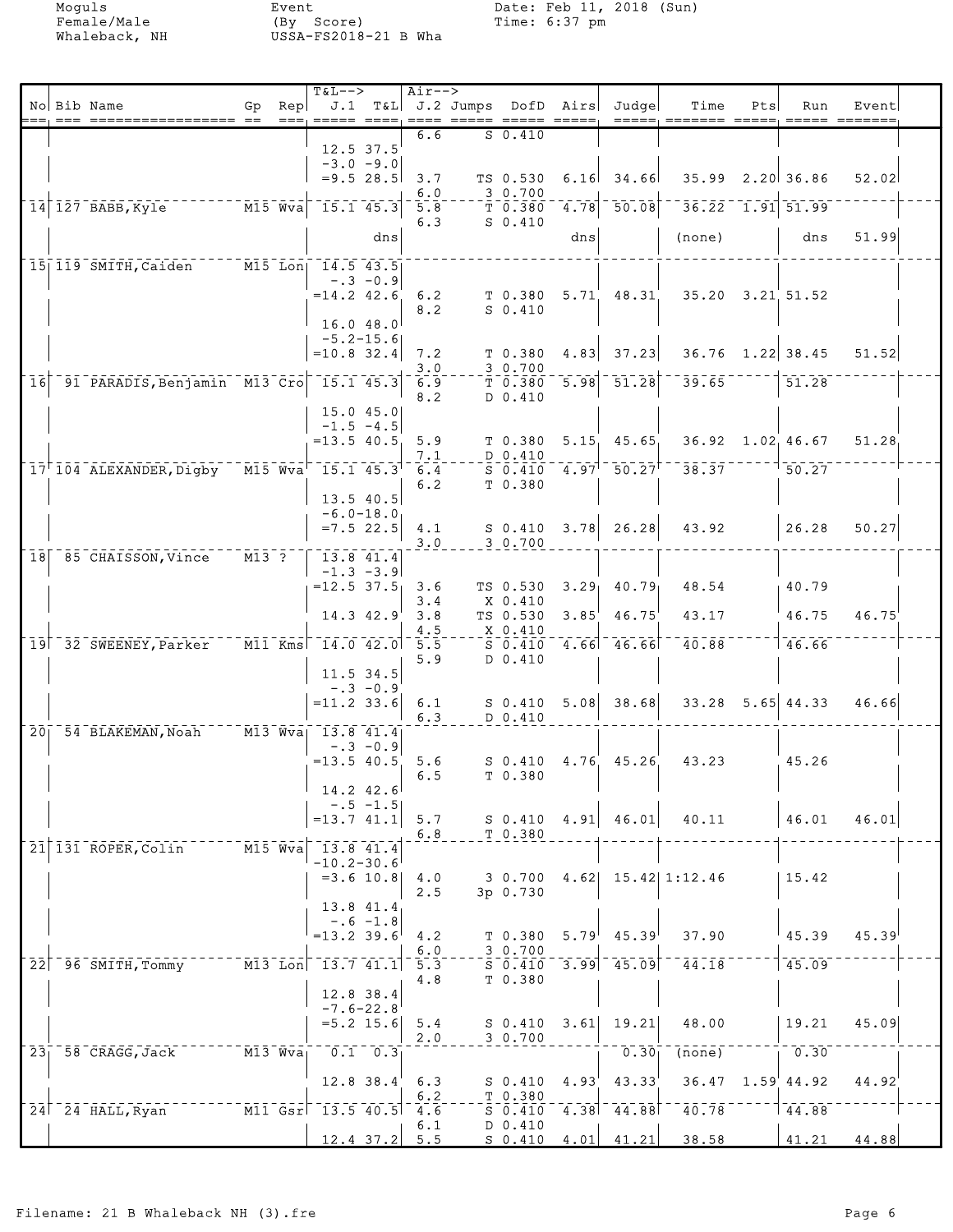|                 | No Bib Name                                                | $Gp$ Rep | <b>T&amp;L--&gt;</b>                |                              | $Air-->$         |                                                        |      | J.1 T&L J.2 Jumps DofD Airs Judge                                                                                                                             | Time                                | Pts | Run                    | Event |
|-----------------|------------------------------------------------------------|----------|-------------------------------------|------------------------------|------------------|--------------------------------------------------------|------|---------------------------------------------------------------------------------------------------------------------------------------------------------------|-------------------------------------|-----|------------------------|-------|
|                 |                                                            |          |                                     |                              |                  | ---- --  ---, ----- ----, ---- ----- ----- ----- ----- |      |                                                                                                                                                               | =====; ======= =====; ===== ======= |     |                        |       |
|                 |                                                            |          |                                     |                              | 4.3              | D 0.410                                                |      |                                                                                                                                                               |                                     |     |                        |       |
|                 | 25 116 MARINO, Dominic                                     | $M15$ ?  | $\overline{14.5}$ 43.5              | $-1.1 - 3.3$                 |                  |                                                        |      |                                                                                                                                                               |                                     |     |                        |       |
|                 |                                                            |          | $= 13.4 40.2$                       |                              | 3.1              |                                                        |      | $X$ 0.410 4.07 44.27                                                                                                                                          | 45.70                               |     | 44.27                  |       |
|                 |                                                            |          |                                     | 13.7 41.1                    | 4.0              | 3 0.700                                                |      |                                                                                                                                                               |                                     |     |                        |       |
|                 |                                                            |          |                                     | $-1.0 -3.0$                  |                  |                                                        |      |                                                                                                                                                               |                                     |     |                        |       |
|                 |                                                            |          | $=12.738.1$                         |                              | 4.0              |                                                        |      | $S$ 0.410 4.44 42.54                                                                                                                                          | 42.41                               |     | 42.54                  | 44.27 |
|                 | 26 94 SETTE, Charles M15 Spe 14.5 43.5                     |          |                                     |                              | 4.0              | 3 0.700                                                |      |                                                                                                                                                               |                                     |     |                        |       |
|                 |                                                            |          |                                     | $-1.0 -3.0$                  |                  |                                                        |      |                                                                                                                                                               |                                     |     |                        |       |
|                 |                                                            |          | $= 13.5$ 40.5                       |                              | 6.1<br>3.2       | T 0.380                                                |      | $S$ 0.410 3.71 44.21                                                                                                                                          | 39.26                               |     | 44.21                  |       |
|                 |                                                            |          |                                     | $12.5$ 37.5                  |                  |                                                        |      |                                                                                                                                                               |                                     |     |                        |       |
|                 |                                                            |          |                                     | $-2.0 - 6.0$                 |                  |                                                        |      |                                                                                                                                                               |                                     |     |                        |       |
|                 |                                                            |          | $=10.5$ 31.5                        |                              | 3.8<br>5.0       | X 0.410<br>3 0.700                                     |      | $5.05$ 36.55                                                                                                                                                  | 38.56                               |     | 36.55                  | 44.21 |
| 27              | 66 MAHADY, Luke M13 Lon 12.8 38.4                          |          |                                     |                              | 5.0              |                                                        |      | $\frac{1}{3}$ $\frac{1}{0}$ , $\frac{7}{0}$ $\frac{0}{0}$ $\frac{1}{0}$ $\frac{1}{5}$ , $\frac{1}{7}$ $\frac{1}{9}$ $\frac{1}{1}$ $\frac{1}{2}$ $\frac{1}{1}$ | $\overline{50.27}$                  |     | 44.19                  |       |
|                 |                                                            |          |                                     |                              | 5.6              | $S_0.410$                                              |      |                                                                                                                                                               |                                     |     |                        |       |
|                 |                                                            |          |                                     | 11.6 34.8<br>$-6.0 - 18.0$   |                  |                                                        |      |                                                                                                                                                               |                                     |     |                        |       |
|                 |                                                            |          |                                     |                              | $=5.6$ 16.8, 2.0 |                                                        |      | $3\ 0.700\ 3.49\ 20.29$                                                                                                                                       | 46.20                               |     | 20.29                  | 44.19 |
|                 | $281$ 62 IANCHULEV, Alexand M13 Wva <sup>1</sup> 14.8 44.4 |          |                                     |                              | 5.1              | X 0.410                                                |      |                                                                                                                                                               |                                     |     |                        |       |
|                 |                                                            |          |                                     | $-1.5 - 4.5$                 |                  |                                                        |      |                                                                                                                                                               |                                     |     |                        |       |
|                 |                                                            |          | $= 13.3$ 39.9                       |                              | 5.7              |                                                        |      | $S$ 0.410 4.22 44.12                                                                                                                                          | 42.70                               |     | $ 44.12\rangle$        |       |
|                 |                                                            |          |                                     | 12.1 36.3                    | 2.7              | 3 0.700                                                |      |                                                                                                                                                               |                                     |     |                        |       |
|                 |                                                            |          |                                     | $-.4 -1.2$                   |                  |                                                        |      |                                                                                                                                                               |                                     |     |                        |       |
|                 |                                                            |          | $=11.7$ 35.1                        |                              | 5.3<br>3.4       | S 0.410<br>TS 0.530                                    |      | $3.97$ 39.07                                                                                                                                                  |                                     |     | $35.81$ $2.43$ $41.50$ | 44.12 |
|                 | $29_1$ $25$ JONES, Rhys                                    |          |                                     |                              | 5.2              |                                                        |      | $T$ 0.380 4.38 43.38                                                                                                                                          | 44.92                               |     | 143.38                 |       |
|                 |                                                            |          |                                     |                              | 5.9              | $S_0.410$                                              |      |                                                                                                                                                               |                                     |     |                        |       |
|                 |                                                            |          |                                     | 12.5 37.5<br>$-.2 -0.6$      |                  |                                                        |      |                                                                                                                                                               |                                     |     |                        |       |
|                 |                                                            |          | $= 12.3$ 36.9                       |                              | 5.2              |                                                        |      | N 0.360 4.65 41.55                                                                                                                                            | 38.89                               |     | 41.55                  | 43.38 |
|                 | 30 105 BEVERLY, Charlie M15 Wva 15.8 47.4                  |          |                                     |                              | 6.8              | $S_0.410$                                              |      |                                                                                                                                                               |                                     |     |                        |       |
|                 |                                                            |          |                                     | $-5.0 - 15.0$                |                  |                                                        |      |                                                                                                                                                               |                                     |     |                        |       |
|                 |                                                            |          | $=10.8$ 32.4                        |                              | 3.7              | 3 0.700                                                |      | $4.14$ 36.54                                                                                                                                                  | $36.98$ 0.94 37.48                  |     |                        |       |
|                 |                                                            |          |                                     | 14.0 42.0                    | 4.1              | T <sub>0.380</sub>                                     |      |                                                                                                                                                               |                                     |     |                        |       |
|                 |                                                            |          |                                     | $-2.0 - 6.0$                 |                  |                                                        |      |                                                                                                                                                               |                                     |     |                        |       |
|                 |                                                            |          | $=12.0$ 36.0                        |                              | 3.7<br>7.2       | K 0.410                                                |      | $3\;\;0.700\;\;5.54\;\;41.54$                                                                                                                                 |                                     |     | $36.54$ 1.50 43.04     | 43.04 |
|                 | 31 <sup> </sup> 42 JOHNSON, Bennett                        |          | M11 Kil <sup>[</sup> 13.2 39.6]     |                              |                  |                                                        |      |                                                                                                                                                               |                                     |     |                        |       |
|                 |                                                            |          |                                     | $-.2 - 0.6$                  |                  |                                                        |      |                                                                                                                                                               |                                     |     |                        |       |
|                 |                                                            |          | $=13.0$ 39.0                        |                              | 6.0<br>4.1       | $S_0.410$                                              |      | N $0.360$ $3.84$ $42.84$                                                                                                                                      | 42.22                               |     | 42.84                  |       |
|                 |                                                            |          |                                     | 12.8 38.4                    |                  |                                                        |      |                                                                                                                                                               |                                     |     |                        |       |
|                 |                                                            |          | $= 12.4$ 37.2                       | $-.4 -1.2$                   | 4.6              |                                                        |      | N 0.360 3.65 40.85                                                                                                                                            | 41.69                               |     | 40.85                  | 42.84 |
|                 |                                                            |          |                                     |                              | 4.9              | $S_0.410$                                              |      |                                                                                                                                                               |                                     |     |                        |       |
| $\overline{32}$ | 65 JAROSZ, Teddy                                           | $M13$ ?  |                                     | 14.042.0                     |                  |                                                        |      |                                                                                                                                                               |                                     |     |                        |       |
|                 |                                                            |          | $=12.5$ 37.5                        | $-1.5 -4.5$                  | 5.5              | TS 0.530                                               |      | $4.67$ <sup><math>42.17</math></sup>                                                                                                                          | 42.76                               |     | 42.17                  |       |
|                 |                                                            |          |                                     |                              | 4.3              | D 0.410                                                |      |                                                                                                                                                               |                                     |     |                        |       |
|                 |                                                            |          |                                     | $11.8$ 35.4<br>$-5.2 - 15.6$ |                  |                                                        |      |                                                                                                                                                               |                                     |     |                        |       |
|                 |                                                            |          |                                     | $= 6.6 19.8$                 | 5.3              | T 0.380                                                | 4.18 | 23.98                                                                                                                                                         | 41.48                               |     | 23.98                  | 42.17 |
|                 |                                                            |          |                                     |                              | 3.1              | 3 0.700                                                |      |                                                                                                                                                               |                                     |     |                        |       |
|                 | 33 109 CLARK, Will                                         |          | M15 Gsr 16.0 48.0<br>$-13.5 - 40.5$ |                              |                  |                                                        |      |                                                                                                                                                               |                                     |     |                        |       |
|                 |                                                            |          |                                     | $= 2.5$ 7.5                  | 6.2              | 3 0.700                                                |      | $5.16$ 12.66                                                                                                                                                  | 48.83                               |     | 12.66                  |       |
|                 |                                                            |          |                                     | 13.8 41.4                    | 2.0              | $S_0.410$                                              |      |                                                                                                                                                               |                                     |     |                        |       |
|                 |                                                            |          |                                     | $-2.0 - 6.0$                 |                  |                                                        |      |                                                                                                                                                               |                                     |     |                        |       |
|                 |                                                            |          | $= 11.8$ 35.4                       |                              | 5.2              |                                                        |      | $3\;\;0.700\;\;5.44\;\;40.84$                                                                                                                                 |                                     |     | $36.84$ 1.12 41.96     | 41.96 |
| 34              | 19 BULGER, Leyton                                          |          | $\text{M11 Spe}$ 12.6 37.8          |                              | 5.0              | N 0.360                                                |      |                                                                                                                                                               |                                     |     |                        |       |
|                 |                                                            |          |                                     |                              |                  |                                                        |      |                                                                                                                                                               |                                     |     |                        |       |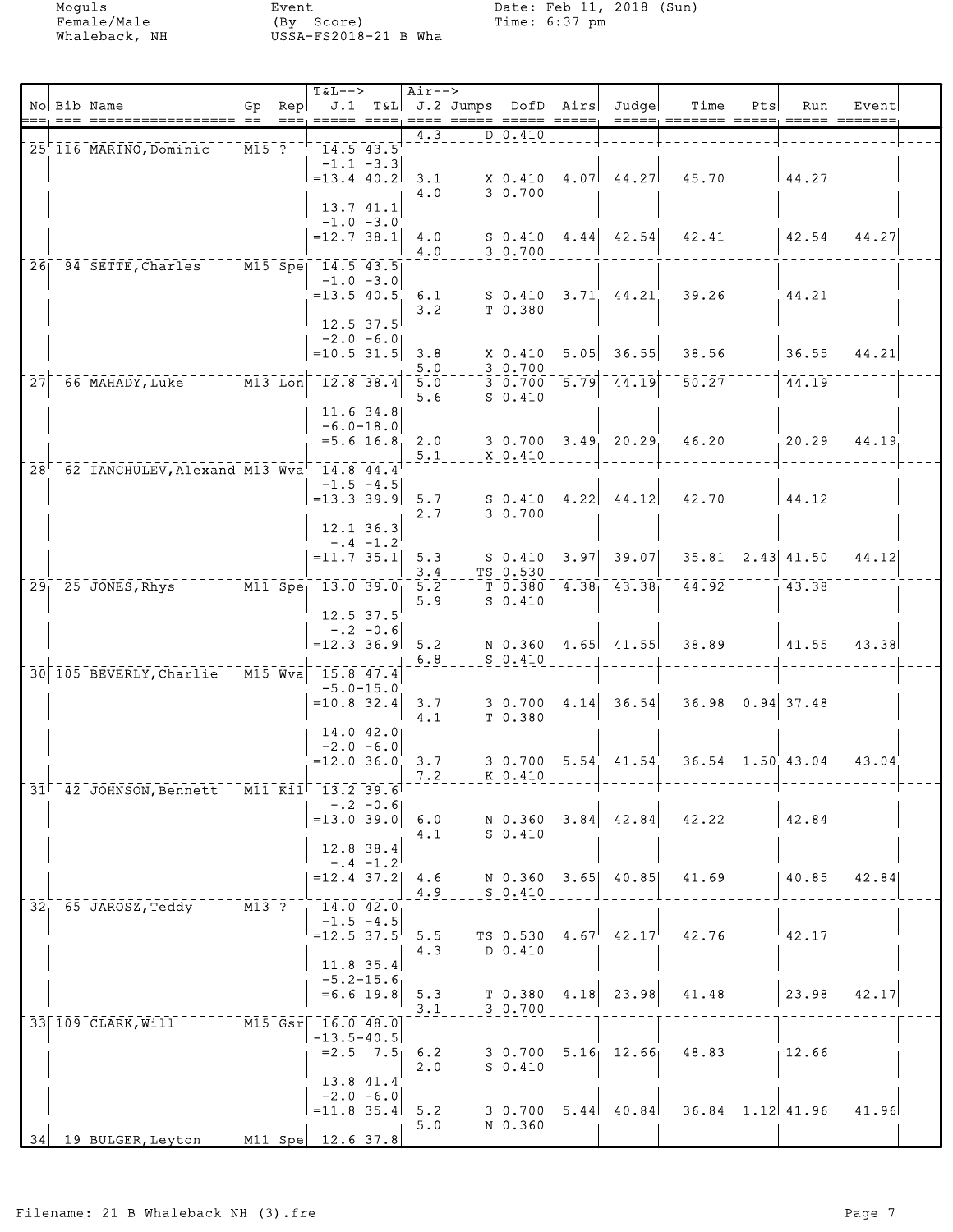|                 | No Bib Name                                       |  | $T&L-->$<br>===, ===== ====, ==== ===== ===== ===== |                          | $Air--$                |                                  |      | Gp Rep $J.1$ T&L J.2 Jumps DofD Airs Judge                                                | Time                       | Pts | Run                                          | Event<br>$\begin{tabular}{ll} \bf \textcolor{red}{\color{black}} \textcolor{red}{\color{black}} \textcolor{red}{\color{black}} \textcolor{red}{\color{black}} \textcolor{red}{\color{black}} \textcolor{red}{\color{black}} \textcolor{red}{\color{black}} \textcolor{red}{\color{black}} \textcolor{red}{\color{black}} \textcolor{red}{\color{black}} \textcolor{red}{\color{black}} \textcolor{red}{\color{black}} \textcolor{red}{\color{black}} \textcolor{red}{\color{black}} \textcolor{red}{\color{black}} \textcolor{red}{\color{black}} \textcolor{red}{\color{black}} \textcolor{red}{\color{black}} \textcolor{red}{\color{black}} \$ |  |
|-----------------|---------------------------------------------------|--|-----------------------------------------------------|--------------------------|------------------------|----------------------------------|------|-------------------------------------------------------------------------------------------|----------------------------|-----|----------------------------------------------|---------------------------------------------------------------------------------------------------------------------------------------------------------------------------------------------------------------------------------------------------------------------------------------------------------------------------------------------------------------------------------------------------------------------------------------------------------------------------------------------------------------------------------------------------------------------------------------------------------------------------------------------------|--|
|                 |                                                   |  | $=12.4$ 37.2<br>$11.7$ $35.1$                       | $-0.2 - 0.6$             | 4.3<br>5.8             | $T$ 0.380 4.00<br>$S_0.410$      |      | $41.20^{\circ}$                                                                           | 45.64                      |     | 41.20                                        |                                                                                                                                                                                                                                                                                                                                                                                                                                                                                                                                                                                                                                                   |  |
|                 |                                                   |  | $-1.3 -3.9$<br>$=10.4$ 31.2                         |                          | 4.9<br>$\cdot$ 0       |                                  |      | $S$ 0.410 2.00 33.20                                                                      | 43.94                      |     | 33.20                                        | 41.20                                                                                                                                                                                                                                                                                                                                                                                                                                                                                                                                                                                                                                             |  |
| 35 <sub>1</sub> | 23 GAUDET, Sam                                    |  | $\overline{M11}$ Wbk 12.8 38.4<br>$= 12.5$ 37.5 4.8 | $-.3 - 0.9$              | 3.9                    | T 0.380                          |      |                                                                                           | $S$ 0.410 3.44 40.94 40.43 |     | 140.94                                       |                                                                                                                                                                                                                                                                                                                                                                                                                                                                                                                                                                                                                                                   |  |
|                 |                                                   |  | 11.7 35.1<br>$-.2 -0.6$<br>$= 11.5$ 34.5            |                          | 3.5<br>5.6             | $S_0.410$                        |      | $T$ 0.380 3.62 38.12                                                                      | 40.20                      |     | $\begin{array}{c} \text{ }38.12 \end{array}$ | 40.94                                                                                                                                                                                                                                                                                                                                                                                                                                                                                                                                                                                                                                             |  |
|                 | 36 43 KNIGHT, Hampton M11 Wva 12.5 37.5           |  | $= 12.2$ 36.6                                       | $-.3 - 0.9$              | 5.9<br>5.3             | $S_0.410$                        |      | N $0.360$ 4.29 40.89                                                                      | 48.62                      |     | 40.89                                        |                                                                                                                                                                                                                                                                                                                                                                                                                                                                                                                                                                                                                                                   |  |
|                 |                                                   |  | $-1.5 -4.5$<br>$=10.0$ 30.0 5.1                     | $11.5$ 34.5              | 4.0                    | $S$ 0.410                        |      | N 0.360 3.47 33.47                                                                        | 48.37                      |     | 33.47                                        | 40.89                                                                                                                                                                                                                                                                                                                                                                                                                                                                                                                                                                                                                                             |  |
|                 | 37 - 8 CLAFFEY, Spencer M09 Kms 12.3 36.9         |  |                                                     | 10.732.1<br>$-1.6 - 4.8$ | 4.1<br>4.9             | D 0.410                          |      | $\bar{\tau}$ 0.380 $\bar{\phantom{a}}$ 3.55 $\bar{\phantom{a}}$ 40.45 $\bar{\phantom{a}}$ | $-40.53$                   |     | 40.45                                        |                                                                                                                                                                                                                                                                                                                                                                                                                                                                                                                                                                                                                                                   |  |
|                 | 38 22 COVELL, Jackson M11 Kms 13.0 39.0           |  |                                                     | $= 9.1$ 27.3             | 3.4<br>4.4             | D 0.410                          |      | $T$ 0.380 3.09 30.39                                                                      | 38.61                      |     | 30.39                                        | 40.45                                                                                                                                                                                                                                                                                                                                                                                                                                                                                                                                                                                                                                             |  |
|                 |                                                   |  | 11.8 35.4                                           | $-8.3 - 24.9$            | $=4.7$ 14.1 4.5<br>1.3 | TT 0.500                         |      |                                                                                           | $S$ 0.410 2.49 16.59 42.39 |     | 16.59                                        |                                                                                                                                                                                                                                                                                                                                                                                                                                                                                                                                                                                                                                                   |  |
|                 | 39 45 REED, Connor M11 Wbk 13.6 40.8              |  | $= 11.6$ 34.8                                       | $-.2 - 0.6$              | 4.1<br>4.8             | N 0.360                          |      | $S$ 0.410 3.40 38.20                                                                      | $36.76$ 1.22 39.42         |     |                                              | 39.42                                                                                                                                                                                                                                                                                                                                                                                                                                                                                                                                                                                                                                             |  |
|                 |                                                   |  | $= 11.0 33.0$<br>$12.0$ 36.0                        | $-2.6 - 7.8$             | 7.3<br>8.1             | $S_0.410$                        |      | $T$ 0.380 6.09 39.09                                                                      | $37.62$ 0.13 39.22         |     |                                              |                                                                                                                                                                                                                                                                                                                                                                                                                                                                                                                                                                                                                                                   |  |
|                 |                                                   |  | $-1.6 -4.8$<br>$=10.4$ 31.2 3.4                     |                          | 7.2                    | $S_0.410$                        |      |                                                                                           | $X$ 0.410 4.34 35.54 40.58 |     | 35.54                                        | 39.22                                                                                                                                                                                                                                                                                                                                                                                                                                                                                                                                                                                                                                             |  |
|                 | 40 44 LONG, Peyton M11 Wva 12.0 36.0 2.2          |  |                                                     | $11.5$ 34.5              | 4.9<br>3.0<br>4.8      | $S_0.410$<br>$S$ 0.410<br>T0.380 |      | $\bar{N}$ 0.360 $\bar{2}$ .79 $\bar{3}8.79$<br>$3.05$ 37.55                               | 49.61<br>44.31             |     | 38.79<br>37.55                               | 38.79                                                                                                                                                                                                                                                                                                                                                                                                                                                                                                                                                                                                                                             |  |
| 41              | $\overline{30}$ PRESTON, Harper M11 Wva 12.6 37.8 |  | $= 12.3$ 36.9                                       | $-.3 -0.9$               | 2.3<br>$\cdot$ .0      |                                  |      | N 0.360 0.82 37.72                                                                        | 48.11                      |     | 37.72                                        |                                                                                                                                                                                                                                                                                                                                                                                                                                                                                                                                                                                                                                                   |  |
|                 |                                                   |  | 12.3 36.9<br>$=12.0$ 36.0                           | $-.3 -0.9$               | 3.2<br>2.8             | $S_0.410$                        |      | N 0.360 $2.29^{\dagger}$ 38.29                                                            | 45.69                      |     | 38.29                                        | 38.29                                                                                                                                                                                                                                                                                                                                                                                                                                                                                                                                                                                                                                             |  |
|                 | 42 <sup>-</sup> 29 MAHADY, Henry 11 Ion 12.8 38.4 |  | $=10.8$ 32.4                                        | $-2.0 - 6.0$             | 5.1<br>6.7             | T <sub>0.380</sub><br>$S_0.410$  | 4.67 | 37.07                                                                                     | 44.03                      |     | 37.07                                        |                                                                                                                                                                                                                                                                                                                                                                                                                                                                                                                                                                                                                                                   |  |
|                 |                                                   |  | $11.8$ 35.4<br>$= 11.3$ 33.9 4.9                    | $-.5 - 1.5$              | 6.1                    | T 0.380                          |      | $S$ 0.410 4.31 38.21                                                                      | 41.44                      |     | 38.21                                        | 38.21                                                                                                                                                                                                                                                                                                                                                                                                                                                                                                                                                                                                                                             |  |
|                 | 43 31 STANCLIFT, Wyatt M11 Nys 12.8 38.4          |  | $=10.9$ 32.7 4.6                                    | $-1.9 - 5.7$             | 7.0                    | $S_0.410$                        |      | $T$ 0.380 4.61 37.31                                                                      | 49.43                      |     | 37.31                                        |                                                                                                                                                                                                                                                                                                                                                                                                                                                                                                                                                                                                                                                   |  |
|                 |                                                   |  |                                                     | $11.5$ 34.5              |                        |                                  |      |                                                                                           |                            |     |                                              |                                                                                                                                                                                                                                                                                                                                                                                                                                                                                                                                                                                                                                                   |  |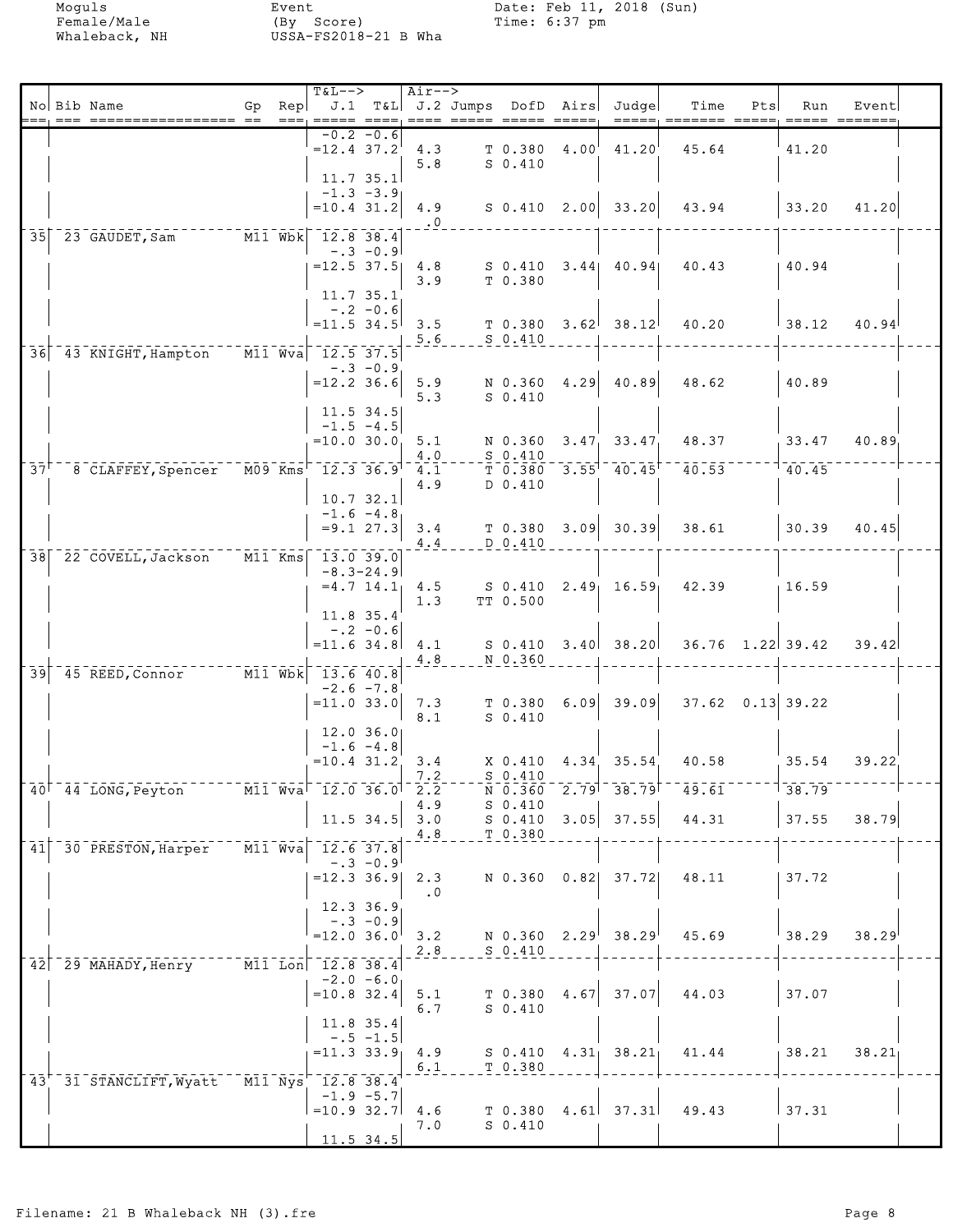|                 | No Bib Name<br>=== ================= == ===, ===== ====, ==== ===== ===== =====, | Gp Rep      | $T&L-->$<br>J.1 T&L J.2 Jumps DofD Airs Judge                                             | $Air--$    |                                 |         |                                       | Time<br>----- ------- ----- ---- ---- ----- | Pts | Run                      | Event  |
|-----------------|----------------------------------------------------------------------------------|-------------|-------------------------------------------------------------------------------------------|------------|---------------------------------|---------|---------------------------------------|---------------------------------------------|-----|--------------------------|--------|
|                 | 44 70 0'CONNELL, Gavin                                                           |             | $-3.0 - 9.0$<br>$= 8.5 25.5$<br>$\overline{M13}$ $\overline{C}$ ro $\overline{11.5}$ 34.5 | 4.1<br>6.1 | $S_0.410$                       |         | $3\,0.700\,5.37^\prime\,30.87^\prime$ | 43.25                                       |     | 30.87                    | 37.31' |
|                 |                                                                                  |             | $-11.0-33.0$<br>$= 0.5 \t 1.5$                                                            | 2.2<br>3.0 | $N$ 0.360 1.93<br>T 0.380       |         |                                       | 3.43   1:10.22                              |     | 3.43                     |        |
|                 |                                                                                  |             | 11.5 34.5<br>$-.4 -1.2$<br>$= 11.1$ 33.3                                                  | 3.8<br>4.5 | $S_0.410$                       |         | N 0.360 3.20 36.50                    | 52.35                                       |     | 36.50                    | 36.50  |
| 45              | $21$ $CLAFF$ $F$ $EY$ , $Liam$                                                   |             | M11 Kms 12.7 38.1<br>$-9.2 - 27.6$<br>$=3.5$ 10.5                                         | 3.3<br>3.5 | T <sub>0.380</sub><br>$S_0.410$ |         | $2.68$ 13.18                          | 45.72                                       |     | 13.18                    |        |
|                 |                                                                                  |             | $11.5$ 34.5<br>$-.3 - 0.9$<br>$= 11.2 33.6$                                               | 2.2<br>4.2 | $S$ 0.410                       |         | $T$ 0.380 2.55 36.15                  | 39.80                                       |     | 36.15                    | 36.15  |
|                 | 46 18 BAILEY, Ryder M11 Gsr 13.0 39.0                                            |             | $-3.2 - 9.6$<br>$= 9.829.4$<br>11.5 34.5                                                  | 4.3<br>5.7 | $S_0.410$                       |         | $N$ 0.360 3.87 33.27                  | 46.91                                       |     | 33.27                    |        |
|                 |                                                                                  |             | $-9.5 - 28.5$<br>$= 2.0 \t 6.0$                                                           | 1.3<br>2.7 | N 0.360                         |         | $T$ 0.380 1.46 7.46                   | 47.68                                       |     | 7.46                     | 33.27  |
| 47              | $\overline{88}$ LONG, Keenan $\overline{M13}$ Wva                                |             | $\begin{bmatrix} 13.2 & 39.6 \end{bmatrix}$<br>$-5.0-15.0^\circ$<br>$= 8.2$ 24.6 5.7      | 6.5        | S <sub>0.410</sub><br>N 0.360   |         | $4.67$ 29.27                          | 50.69                                       |     | 29.27                    |        |
|                 |                                                                                  |             | $dnf_1$                                                                                   |            |                                 | $dnf_1$ |                                       | (none)                                      |     | dnf                      | 29.27  |
| 48'             | 97 WALL, Sean                                                                    |             | $\overline{M13}$ Wva <sup>-13.8</sup> 41.4<br>$-6.3 - 18.9$<br>$=7.5$ 22.5<br>12.0 36.0   | 5.9<br>6.6 | T 0.380                         |         | $3\,0.700\,6.63\,29.13$               | 53.57                                       |     | 29.13                    |        |
|                 |                                                                                  |             | $-7.0 - 21.0$<br>$= 5.0 15.0$                                                             | 1.9<br>2.0 | N 0.360                         |         | $3 \t0.700 \t2.05 \t17.05$            | 40.92                                       |     | 17.05                    | 29.13  |
|                 | 49 64 ISHAM, Logan M13 Wbk 13.9 41.7                                             |             | $-6.0 - 18.0$<br>$=7.923.7$<br>$12.8$ 38.4                                                | 6.4<br>5.6 | T 0.380                         |         | $S$ 0.410 4.74 28.44                  | 40.30                                       |     | 28.44                    |        |
|                 |                                                                                  |             | $-6.3 - 18.9$<br>$= 6.5 19.5$                                                             | 5.7<br>5.7 | T 0.380                         |         | $S$ 0.410 4.49 23.99                  | 40.22                                       |     | 23.99                    | 28.44  |
| 50 <sub>1</sub> | 56 BOULEY, Colin M13 ?                                                           |             | 12.5 37.5<br>$-4.5 - 13.5$<br>$= 8.0 24.0$                                                | 3.8<br>4.0 | S <sub>0.410</sub><br>N 0.360   |         | $2.99$ $26.99$                        | 43.46                                       |     | 26.99                    |        |
|                 |                                                                                  |             | 11.5 34.5<br>$-7.0 - 21.0$<br>$= 4.5$ 13.5                                                | 2.0<br>2.9 | S 0.410<br>N 0.360              |         | $1.86^{+}$ 15.36                      | 50.22                                       |     | 15.36                    | 26.99  |
|                 | 51 92 ROBISON, Sam                                                               | $M13$ ?     | 12.8 38.4<br>$-7.5 - 22.5$<br>$= 5.3$ 15.9                                                | 2.5<br>2.3 | 3 0.700<br>X 0.410              | 2.69    | 18.59                                 | 53.76                                       |     | 18.59                    |        |
|                 |                                                                                  |             | 12.6 37.8<br>$-8.6 - 25.8$<br>$=4.0$ 12.0                                                 | 3.0<br>2.8 | N 0.360<br>X 0.410              |         | $2.22$ 14.22                          |                                             |     | $37.51 \quad 0.27$ 14.49 | 18.59  |
| $\bar{5}2^1$    | 9 MULCAHY, Marcus                                                                | $M09$ $Wva$ | $12.0$ 36.0<br>$-8.0 - 24.0$<br>$=4.0$ 12.0<br>$10.5$ 31.5                                | 4.6<br>5.3 | $S_0.410$<br>N 0.360            |         |                                       | $3.78$ 15.78 1:03.88                        |     | 15.78                    |        |